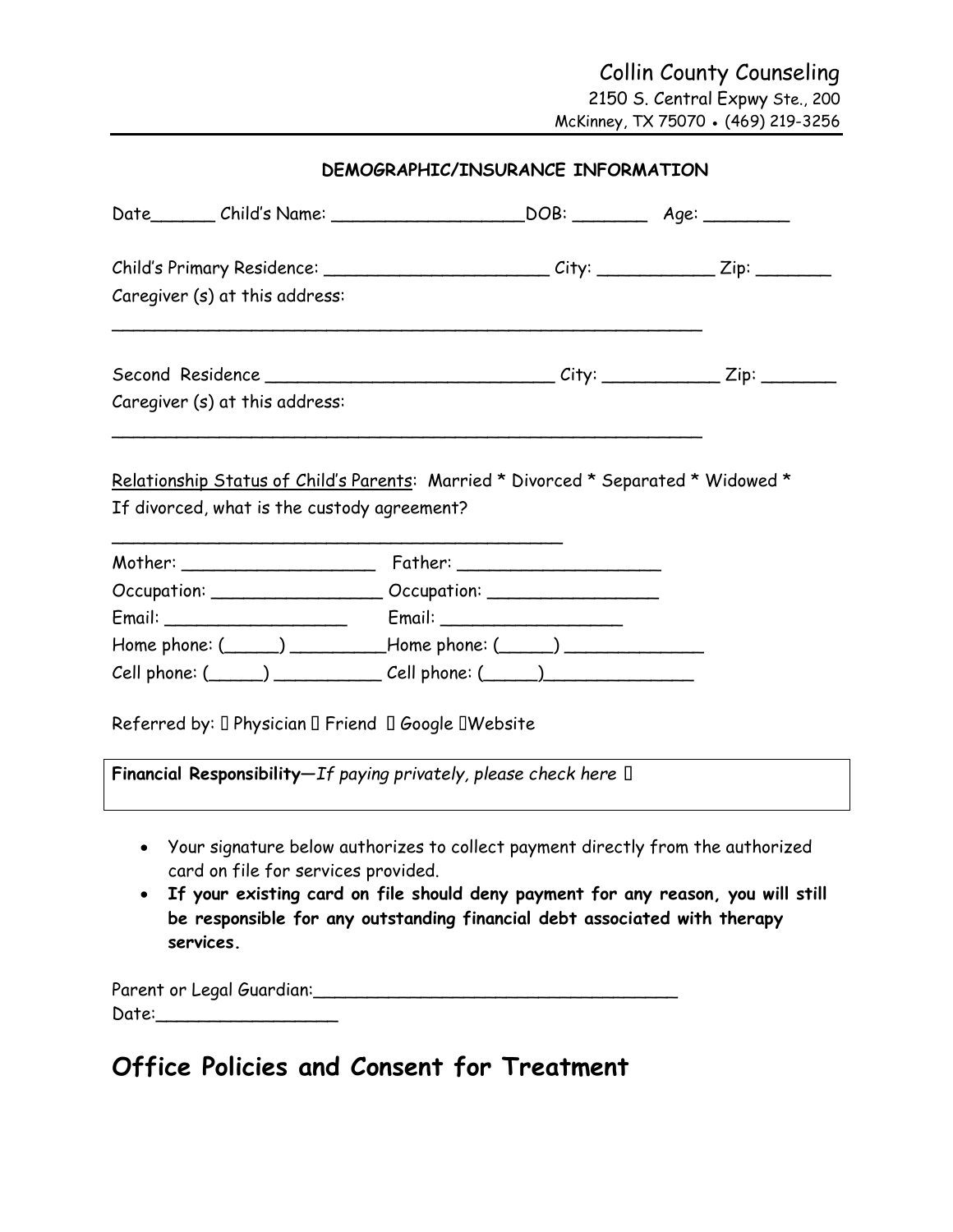Welcome to my therapy practice. This document contains important information about my professional services and business practices and will serve as a therapeutic contract. Please read it carefully and jot down any questions that you would like to discuss.

## **My Philosophy**

An important part of child therapy includes regular meetings with parents or parents & children together. These meetings are an essential part of your child's growth in therapy.

## **About the Therapy Process**

- It is important for you to know that child counseling has risks and benefits. Therapy has been shown through research to be very beneficial to children. Although there are no guarantees about the outcomes of therapy, children often demonstrate a reduction in concerning behaviors and an increase in emotional well-being.
- One of the risks is possible disagreement between parents or disagreement between parents and therapist regarding treatment. If this occurs, I will make every effort to listen and understand your concerns. If at some time you decide to end therapy, I ask that you schedule a few closing sessions so that I can end treatment appropriately for your child.
- Trust between client and therapist is vital to the therapy process, even for young children. Therefore, I will not share the specifics of what your child has disclosed to me without the child's consent, unless there is a risk of harm to self or others. I will share with you, general themes and treatment progress and will encourage your child to share important information with you as well.
- Although my responsibility to your child may require my involvement in conflicts between parents, I request your agreement that my involvement will be strictly limited to that which will benefit your child. This means that you agree that you will not attempt to gain an advantage in any legal proceedings between you and the child's other parent (guardian) regarding my work with your child. You also agree that you will not ask me to testify in court, whether in person or by affidavit and that you will instruct your attorneys not to subpoena me or to refer in any court filing to anything that I have said or done.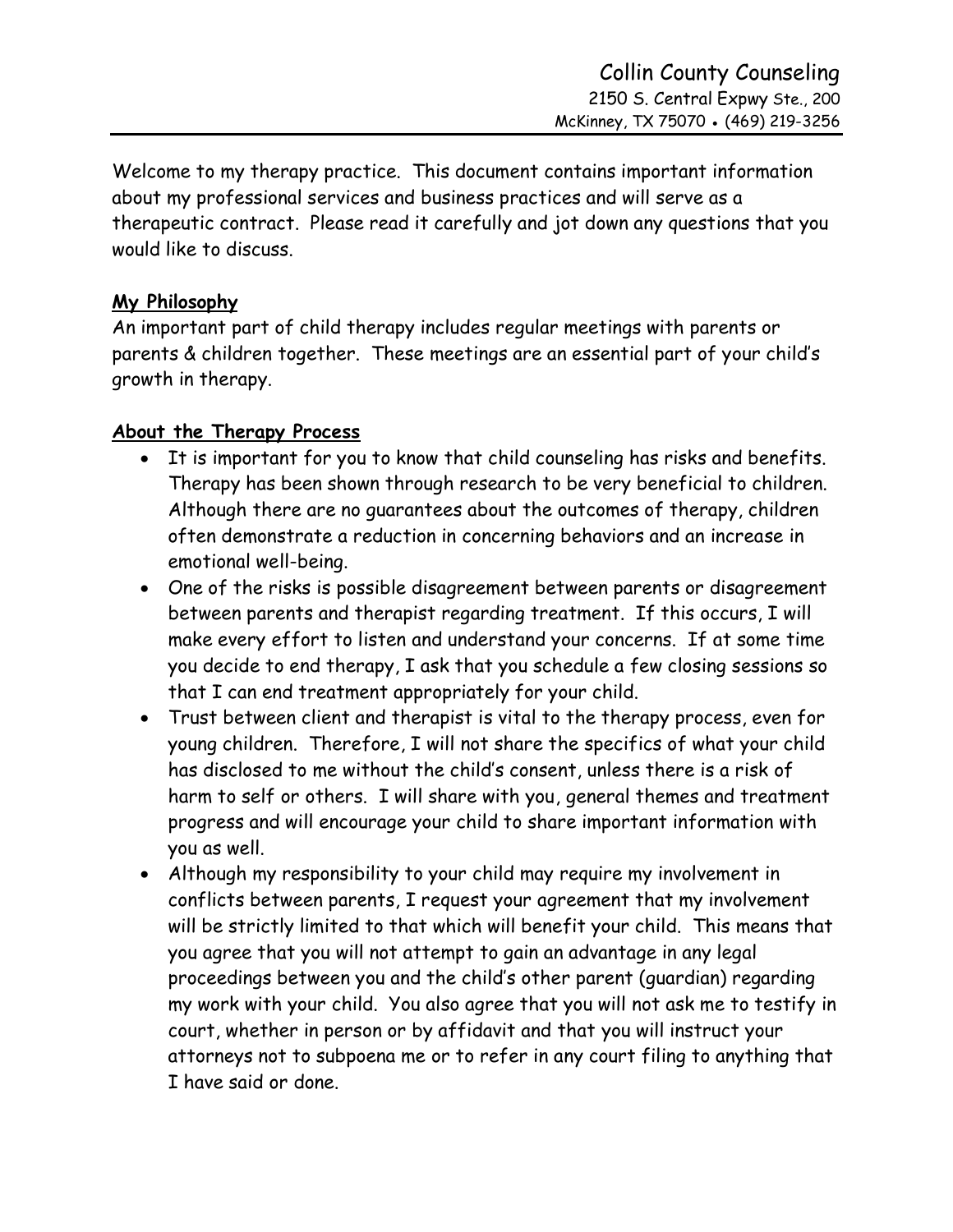• Due to the current COVID-19 circumstances, all the counseling sessions will be offered online as video session via a secure portal (HIPPA Complaint) or over the telephone based on client preference for the unforeseeable future.

## **Custody/Guardianship**

- Consent for services can only be authorized by a current legal guardian.
- For divorced parents, consent may be given by the parent authorized to make medical decisions. If parents hold joint custody regarding medical decisions, consent of both parents is required. (A copy of the divorce decree must be included in the client file indicating the custodial arrangement).
- Permission from both parents, regardless of the custodial arrangement is the preferred practice of this office.

## **Payment and Fees:**

- **No Show/Late cancellations** *(less than 24 hours notice)* **incurs a fee of \$150.00**. This fee will be billed directly to the client on the authorized card on file.
- Payment (private pay) is due at the end of each session (credit card on file) on the day of the service.
- My standard fee is \$150/hour for the Clinical Intake, Individual, Marriage, and Family Counseling sessions. Longer/Shorter sessions will be prorated at \$2.50/minute in addition to the fee.
- Payment is due at the time services are rendered in the form of **credit card**.
- A credit or debit card will be kept on file for payment of services.

# **Other fees: Client will be billed directly for these services:**

**Phone calls:** First **15 minutes–free**; **then \$150/hour (pro-rated) Over time Charges: \$2.50/minute** for conversation going over the time limit in addition to fee amount for a session **Telephone consultation** with other professionals at client's request is **\$150/ hour (prorated)** (i.e. psychiatrist, doctor, etc.) **Other services:** (write letters, fill out forms**) \$150/hour (pro-rated) Legal:** attorney calls, reports **\$150/hour Preparation of Copies** of Client Records **\$30.00 Returned Check Fee \$35.00**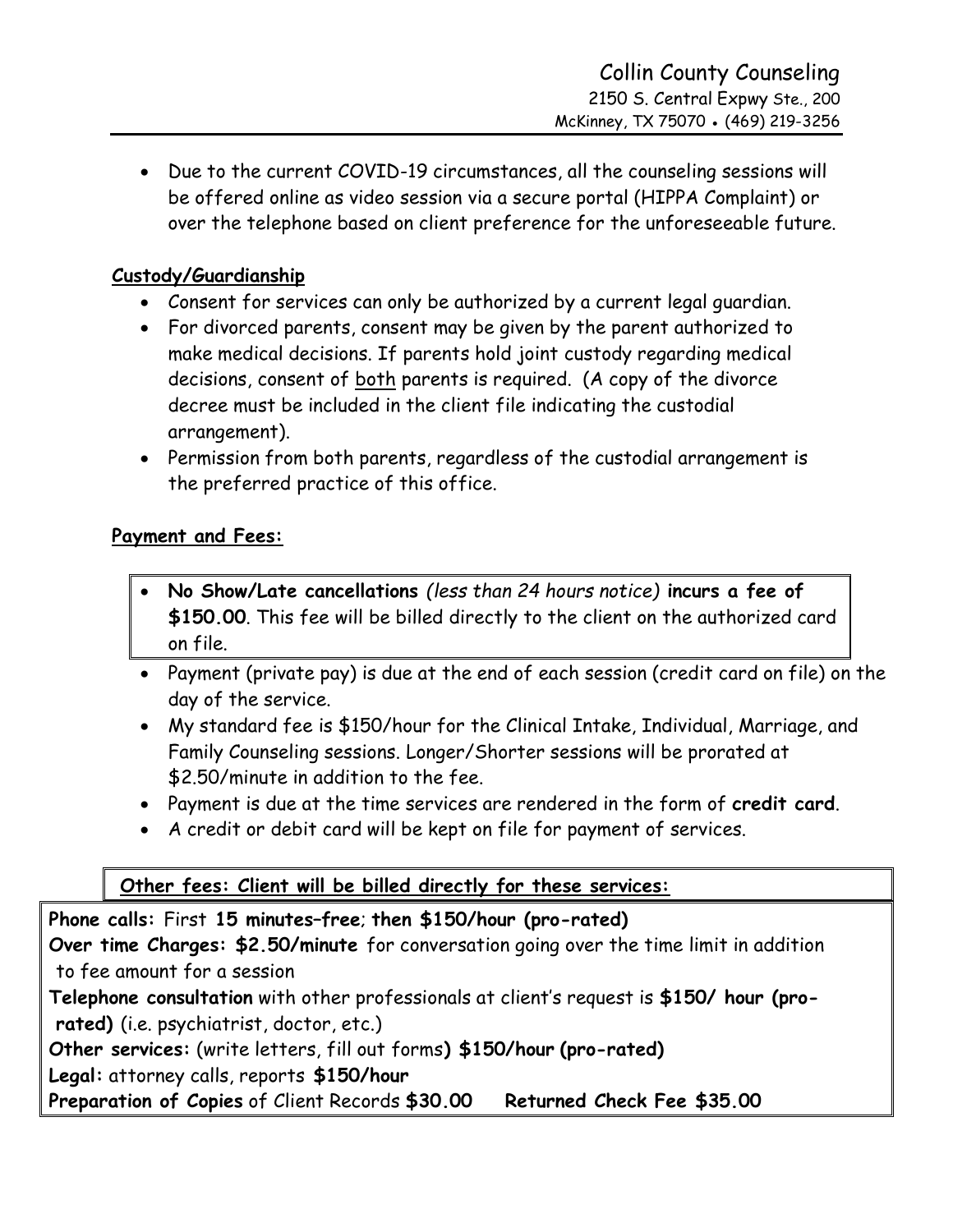#### **Confidentiality - (please refer to the HIPPA notice for additional information):**

- The law requires that I report suspicions or evidence of child abuse, or child's/parent's expressed intention to harm oneself or others.
- Individuals may choose to contact me via email, fax or phone. In doing so, they agree to the understanding that email, fax and phone communication are not guaranteed confidential methods of communication.

#### **Therapist Availability/Emergencies:**

- By phone, you can leave a confidential message at **(469) 219-3256.**
- If your child is having a crisis or clinical emergency, **please call 911.**
- If your child is seeing a Psychiatrist, I advise that you contact him/her in times of emergent need.

#### **Consent to Treatment:**

- Your signature below indicates that you have had the opportunity to read the information in this document and that your questions regarding your child's care have been satisfactorily answered.
- Furthermore, it indicates that you are a legal parent or guardian of \_\_\_\_\_\_\_\_\_\_\_\_\_\_\_\_\_\_ and that you **consent to treatment for your child.**
- It also indicates that you understand and give permission for your child's therapist to seek clinical supervision or consultation about client issues when necessary (while maintaining client anonymity).
- A copy of this document will be provided at your request.

| Parent/Guardian signature |  |
|---------------------------|--|
|---------------------------|--|

Parent/Guardian signature\_\_\_\_\_\_\_\_\_\_\_\_\_\_\_\_\_\_\_\_\_\_\_\_\_\_\_\_\_\_ Date \_\_\_\_\_\_\_\_\_\_\_\_\_\_\_\_\_\_\_

## **INTAKE QUESTIONNAIRE**

| Child's Name: | <b>DOB:</b> | Aae: |
|---------------|-------------|------|
|---------------|-------------|------|

Person completing form: \_\_\_\_\_\_\_\_\_\_\_\_\_\_\_\_\_\_\_\_\_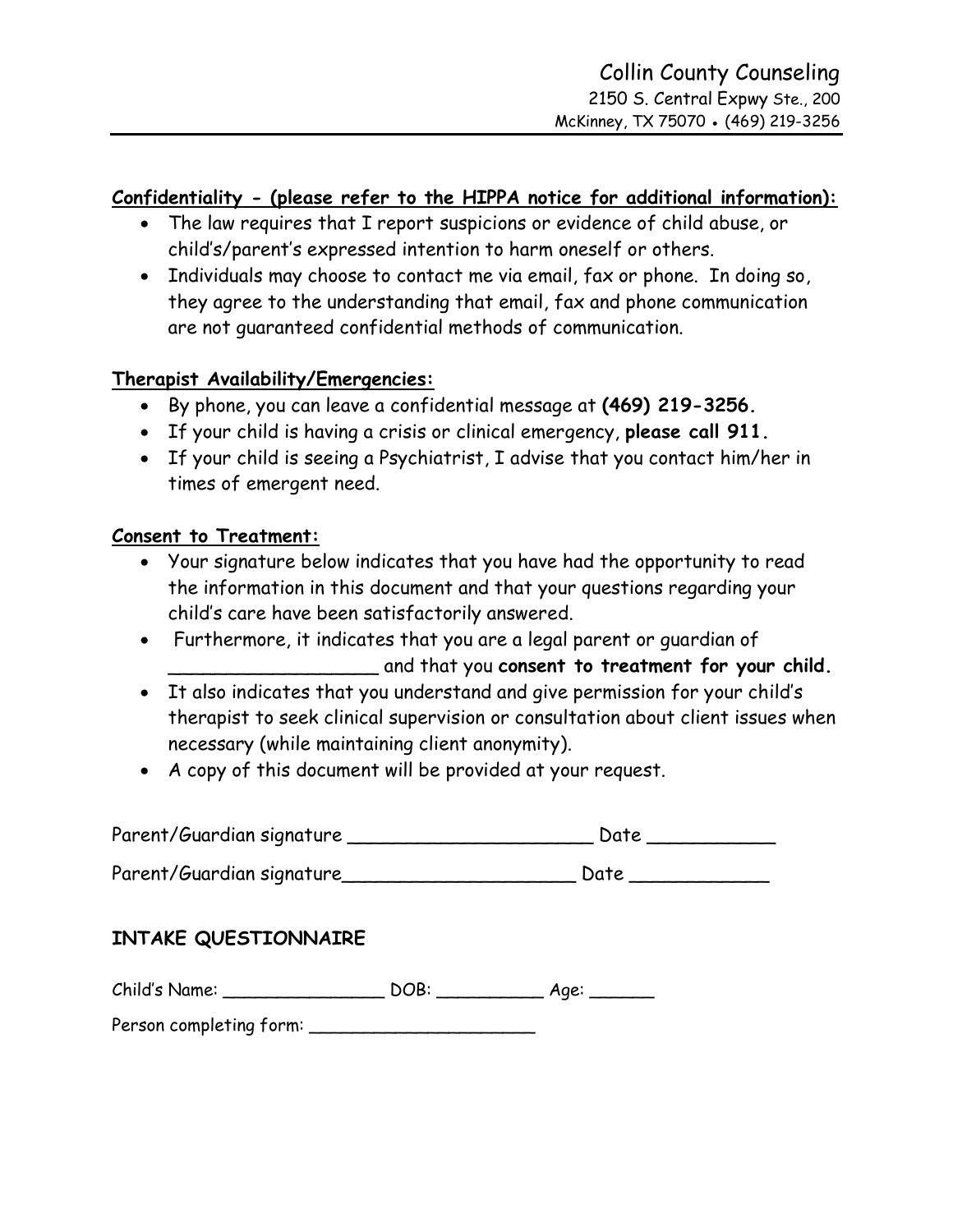Describe the main reason you are seeking help for your child:

When did you first become concerned about these problem(s)?

\_\_\_\_\_\_\_\_\_\_\_\_\_\_\_\_\_\_\_\_\_\_\_\_\_\_\_\_\_\_\_\_\_\_

| Please list all those living in your home besides the child. This includes spouse, siblings,<br>partner, friends and relatives. Please use the back of this form if needed. |                                        |                 |                                                                                           |  |
|-----------------------------------------------------------------------------------------------------------------------------------------------------------------------------|----------------------------------------|-----------------|-------------------------------------------------------------------------------------------|--|
| Name                                                                                                                                                                        | Gender<br>Relationship to Child<br>Age |                 |                                                                                           |  |
|                                                                                                                                                                             |                                        | $IM$ $IF$       |                                                                                           |  |
|                                                                                                                                                                             |                                        | I<br>$\Box$ M   |                                                                                           |  |
|                                                                                                                                                                             |                                        | ΠF<br>$\Box$ M  |                                                                                           |  |
|                                                                                                                                                                             |                                        | $\Box M \Box F$ |                                                                                           |  |
| Separation/Divorce:                                                                                                                                                         |                                        |                 |                                                                                           |  |
| Are parents separated or divorced? I Yes II No If yes, for how long? _                                                                                                      |                                        |                 |                                                                                           |  |
|                                                                                                                                                                             |                                        |                 | If parents are separated/divorced, does non-custodial parent share legal custody? I Yes I |  |
| No                                                                                                                                                                          |                                        |                 |                                                                                           |  |
| Are both parents aware that this child will be receiving counseling? $\square$ Yes $\square$ No                                                                             |                                        |                 |                                                                                           |  |
| Does child have contact with both parents? □ Yes □ No How often?_                                                                                                           |                                        |                 |                                                                                           |  |
| <b>Counseling History</b>                                                                                                                                                   |                                        |                 |                                                                                           |  |
| Has your child previously received counseling? $\Box$ Yes $\Box$ No If yes, when and for what?                                                                              |                                        |                 |                                                                                           |  |
| Do you think that it was a positive experience for your child?<br>$\Box$ Yes $\Box$ No                                                                                      |                                        |                 |                                                                                           |  |
| Was it a positive experience for both parents?<br>$\Box$ Yes $\Box$ No                                                                                                      |                                        |                 |                                                                                           |  |
| Has your child received medication for behavior or moods?<br>$\square$ Yes $\square$ No                                                                                     |                                        |                 |                                                                                           |  |
| If yes, what was the outcome?                                                                                                                                               |                                        |                 |                                                                                           |  |

 $\overline{\phantom{a}}$ 

 $\overline{\phantom{a}}$ 

#### **Please complete the following questions:**

How well does your child fall asleep, stay asleep and wake up from naps and in the morning**? \_\_\_\_\_\_\_\_\_\_\_\_\_\_\_\_\_\_\_\_\_\_\_\_\_\_\_\_\_\_\_\_\_\_\_\_\_\_\_\_\_\_\_\_\_\_\_\_\_\_\_\_\_\_\_\_\_\_\_\_\_\_\_\_\_\_\_**

How does your child respond to separation?

\_\_\_\_\_\_\_\_\_\_\_\_\_\_\_\_\_\_\_\_\_\_\_\_\_\_\_\_\_\_\_\_\_\_\_\_\_\_\_\_\_\_\_\_\_\_\_\_\_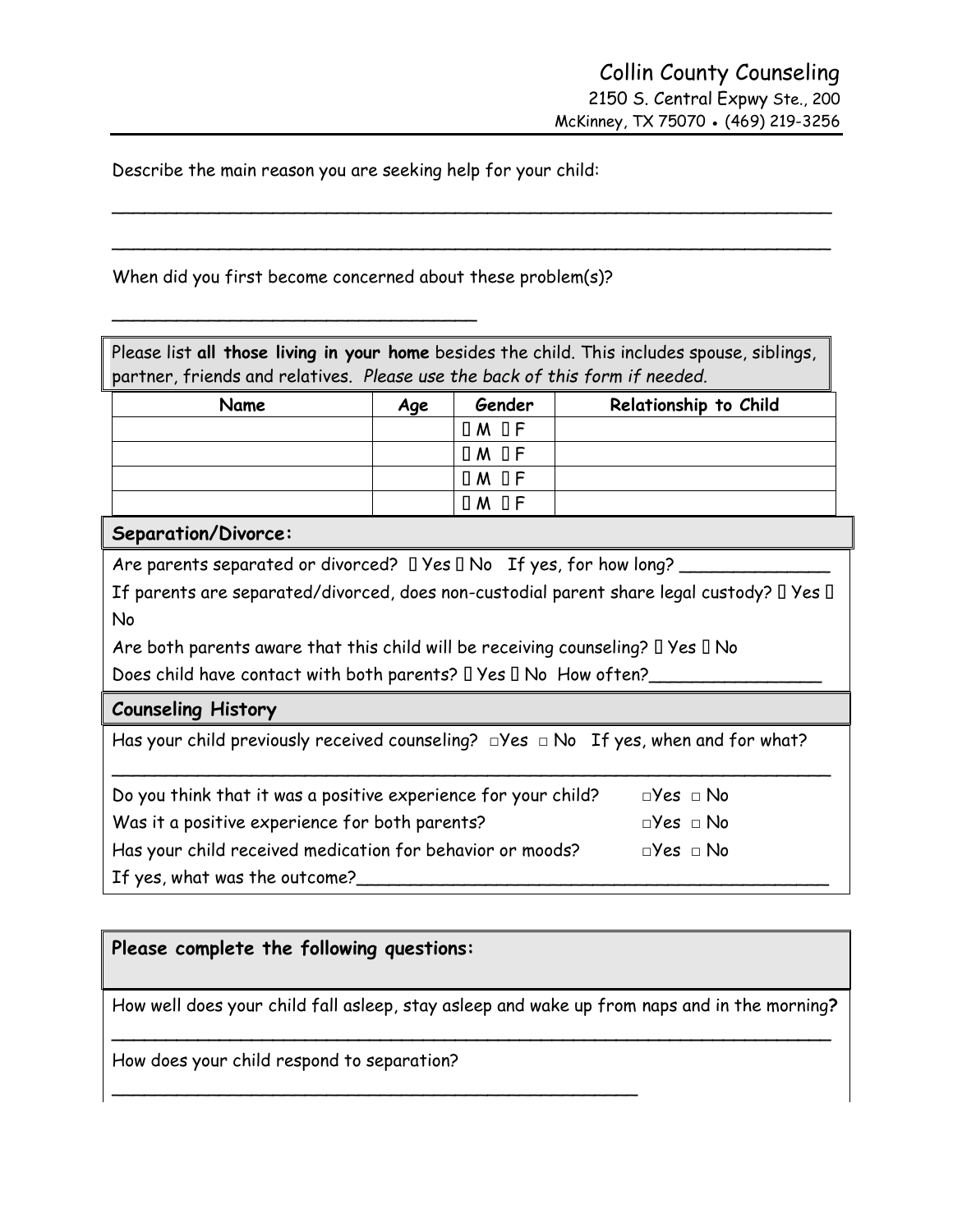## Collin County Counseling 2150 S. Central Expwy Ste., 200 McKinney, TX 75070 ● (469) 219-3256

| What is your child's favorite thing to do?                                                                                                                                                                                                                                                                                                                                                                   |                |        |                                                            |                    |
|--------------------------------------------------------------------------------------------------------------------------------------------------------------------------------------------------------------------------------------------------------------------------------------------------------------------------------------------------------------------------------------------------------------|----------------|--------|------------------------------------------------------------|--------------------|
| Please describe a typical day in the life of your child:                                                                                                                                                                                                                                                                                                                                                     |                |        |                                                            |                    |
| What is the most important thing that I can do for you today?                                                                                                                                                                                                                                                                                                                                                |                |        |                                                            |                    |
|                                                                                                                                                                                                                                                                                                                                                                                                              |                |        |                                                            |                    |
| <b>Medical History</b>                                                                                                                                                                                                                                                                                                                                                                                       |                |        | <u> 1989 - Johann Stoff, amerikansk politiker (* 1908)</u> |                    |
|                                                                                                                                                                                                                                                                                                                                                                                                              |                |        |                                                            |                    |
|                                                                                                                                                                                                                                                                                                                                                                                                              |                |        |                                                            |                    |
| Does your child have any current or past medical or physical concerns? I Yes II No<br>If yes please describe:                                                                                                                                                                                                                                                                                                |                |        |                                                            |                    |
| Has your child had any of the following? If yes, please explain:<br>Head injuries? $\Box$ Yes $\Box$ No If yes, did child lose consciousness? $\Box$ Yes $\Box$ No                                                                                                                                                                                                                                           |                |        |                                                            |                    |
| Hospitalizations? I Yes I No<br>Surgeries? I Yes I No                                                                                                                                                                                                                                                                                                                                                        |                |        |                                                            |                    |
| Medical procedures? I Yes I No                                                                                                                                                                                                                                                                                                                                                                               |                |        |                                                            |                    |
| Seizures? I Yes I No                                                                                                                                                                                                                                                                                                                                                                                         |                |        |                                                            |                    |
| Serious illness I Yes I No<br>$\Box$ hearing difficulties $\Box$ eye/vision problems $\Box$ asthma<br>$\Box$ sensory problems (i.e. doesn't want to touch certain textures; bothered by bright lights)<br>$\Box$ fine motor problems (handwriting, cutting, using fingers)<br>$\square$ gross motor problems (clumsy, poor balance, trouble running)<br>□allergies (food, pet, etc) □ Yes □ No If yes, what? |                |        |                                                            |                    |
| <b>Current Medications:</b>                                                                                                                                                                                                                                                                                                                                                                                  |                |        |                                                            |                    |
| Name of<br>Medication                                                                                                                                                                                                                                                                                                                                                                                        | Dose/frequency | Reason | How long<br>prescribed                                     | Prescribing Doctor |
|                                                                                                                                                                                                                                                                                                                                                                                                              |                |        |                                                            |                    |
|                                                                                                                                                                                                                                                                                                                                                                                                              |                |        |                                                            |                    |
|                                                                                                                                                                                                                                                                                                                                                                                                              |                |        |                                                            |                    |

**Prenatal/Birth History**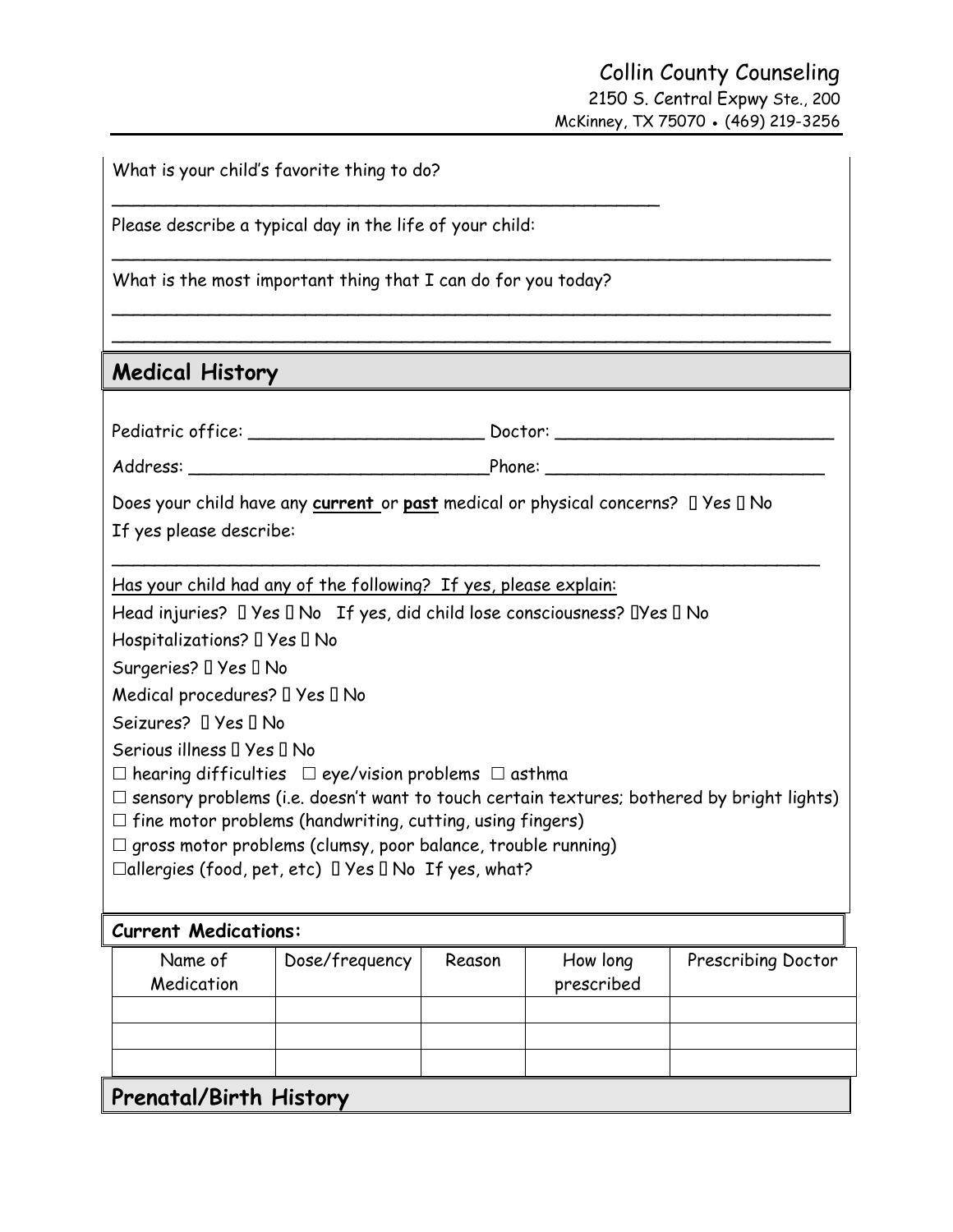2150 S. Central Expwy Ste., 200 McKinney, TX 75070 ● (469) 219-3256

| Did mother receive prenatal care? $\Box$ Yes $\Box$ No                                                  |  |  |
|---------------------------------------------------------------------------------------------------------|--|--|
| Were there any complications during: Pregnancy $\Box$ Yes $\Box$ No                                     |  |  |
|                                                                                                         |  |  |
| $Delivery \Box Yes \Box No$                                                                             |  |  |
| Was child born premature or full-term? _________ Vaginal or Caesarian?____                              |  |  |
| Child's Weight at birth __________                                                                      |  |  |
| Was there an extended hospital stay for mother or child after delivery? $\Box$ Yes $\Box$ No            |  |  |
| ∏ Yes ∏ No<br>Did child spend any time in the NICU?                                                     |  |  |
| Alcohol or drug use during pregnancy? $\Box$ Yes $\Box$ No                                              |  |  |
| Use of medication during pregnancy? $\Box$ Yes $\Box$ No                                                |  |  |
| Did mother have post-partum depression? $\Box$ Yes $\Box$ No                                            |  |  |
| Please check any items below that your child experienced as an <u>infant or</u>                         |  |  |
| <u>toddler:</u>                                                                                         |  |  |
| $\equiv$ Exposure to lead<br>_ Repetitive movements                                                     |  |  |
| __ Walking/gross motor delay<br>_ Difficult to comfort                                                  |  |  |
| __ Speech/Language delay<br>_ Eating non-foods                                                          |  |  |
| __ Hand coordination/fine motor delay<br>_ Overly social/friendly                                       |  |  |
| __ Poor attachment to parents/caregivers<br>_ Slow response when called by name                         |  |  |
| _ Sleeping difficulties<br>_ Avoidance of eye contact                                                   |  |  |
| _ Problems eating<br>_ Separation from parents                                                          |  |  |
| _ Loss of previous abilities<br>_ Not wanting touch                                                     |  |  |
| $\equiv$ Clingy                                                                                         |  |  |
| Developmental Milestones: Please list age that each milestone was achieved:                             |  |  |
| First word<br>Sitting                                                                                   |  |  |
| Crawling ______________<br>Two-word sentences                                                           |  |  |
| $Standard ________$<br>Toilet trained                                                                   |  |  |
| Imitates others                                                                                         |  |  |
|                                                                                                         |  |  |
| Childcare                                                                                               |  |  |
|                                                                                                         |  |  |
| $\Box$ center $\Box$ home daycare $\Box$ in your home $\Box$ before/after school $\Box$ friend/neighbor |  |  |
| #Days/week:_____ #hours/day: ___ # Children in facility:_____                                           |  |  |
| Has child been asked to leave any childcare? $\square$ no $\square$ yes                                 |  |  |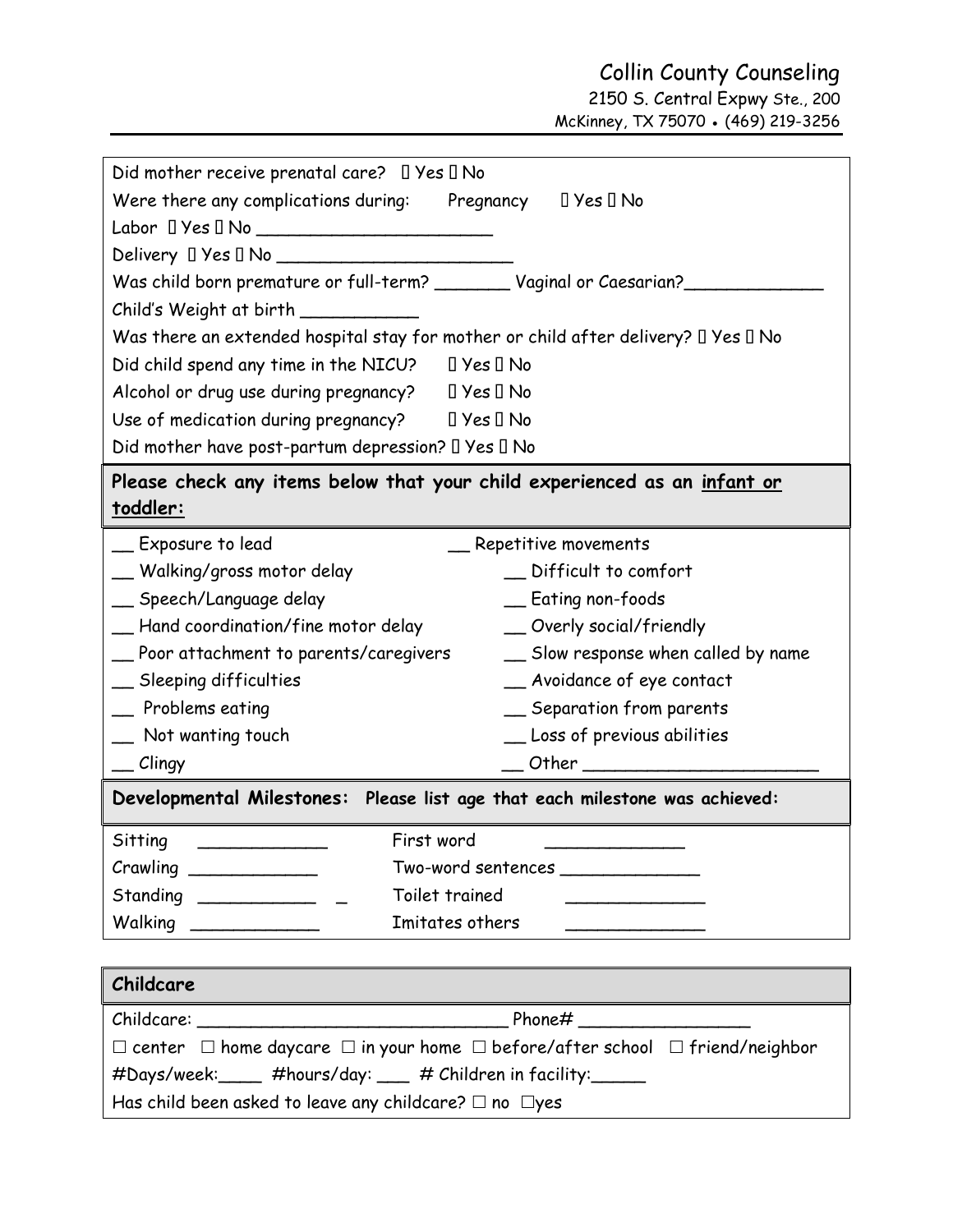2150 S. Central Expwy Ste., 200 McKinney, TX 75070 ● (469) 219-3256

| <b>Education</b>                                                                                        |               |                          |  |  |
|---------------------------------------------------------------------------------------------------------|---------------|--------------------------|--|--|
| ______________________Grade: _______ Teacher ________<br>School:                                        |               |                          |  |  |
| Has your child attended other schools? I No I Yes : How many? _____                                     |               |                          |  |  |
|                                                                                                         |               |                          |  |  |
| How is your child's academic progress? $\square$ excellent $\square$ good $\square$ fair                |               | $\Box$ poor              |  |  |
| struggling                                                                                              |               |                          |  |  |
| Does your child receive any special services?                                                           |               |                          |  |  |
| $\Box$ tutoring (in school/ private) $\Box$ occupational/speech/physical therapy $\Box$ 504 plan $\Box$ |               |                          |  |  |
| $IEP \square$ Other                                                                                     |               |                          |  |  |
| Have you ever been called to pick your child up at school due to misbehavior? I No I Yes                |               |                          |  |  |
| Has your child ever had detention, been suspended or asked to leave a school? II No II Yes              |               |                          |  |  |
| Does child ever report not liking school or teachers? □ No □ Yes                                        |               |                          |  |  |
| <b>Child and Family History -</b> Please indicate any that child has experienced:                       |               |                          |  |  |
| Parent injury/illness/hospitalization<br>___ Death in the family                                        |               |                          |  |  |
| __ Unemployment of family member<br>Parental Conflict                                                   |               |                          |  |  |
| __ Alcohol or drug abuse by family member<br>___ Witness to drug abuse                                  |               |                          |  |  |
| ___Abuse (Sexual, emotional, verbal, physical)<br>__ Family Financial stress                            |               |                          |  |  |
| Violence in the home<br>Exposure to a traumatic event                                                   |               |                          |  |  |
| Car accident<br>___Violence in the community                                                            |               |                          |  |  |
| __ Family members that have been arrested                                                               |               | __ Home robbery/invasion |  |  |
| __ Family members that have been incarcerated                                                           |               | Natural/other Disaster   |  |  |
| __ Police confrontation/arrest of parent/guardian                                                       |               | Frequent moves           |  |  |
| <b>Family Mental Health History</b>                                                                     |               |                          |  |  |
| Please indicate below if anyone in the family has experienced the following.                            |               |                          |  |  |
| Has anyone experienced:                                                                                 | Mother's Side | <b>Father's Side</b>     |  |  |
| Anxiety                                                                                                 |               |                          |  |  |
| Depression                                                                                              |               |                          |  |  |
| Bipolar disorder                                                                                        |               |                          |  |  |
| Learning disorders (ADHD,                                                                               |               |                          |  |  |
| dyslexia)                                                                                               |               |                          |  |  |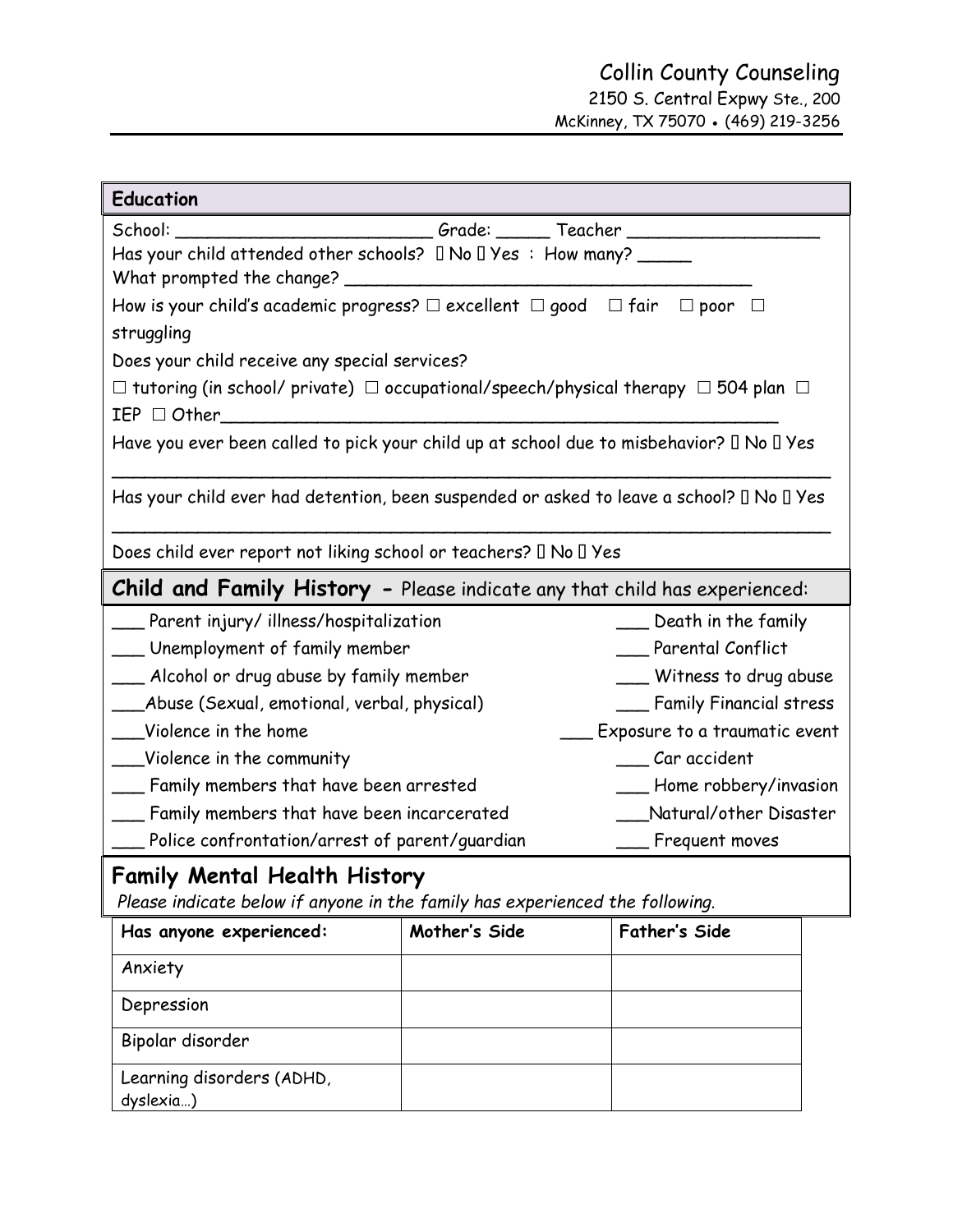2150 S. Central Expwy Ste., 200 McKinney, TX 75070 ● (469) 219-3256

| Drug abuse                   |  |
|------------------------------|--|
| Alcohol abuse                |  |
| Schizophrenia                |  |
| Suicide attempts             |  |
| Completed suicide            |  |
| Panic Attacks                |  |
| Collecting useless items     |  |
| Violent temper               |  |
| Abuse (Physical/ Emotional/  |  |
| Verbal / Sexual)             |  |
| Hallucinations or Delusions  |  |
| Strange behavior or thinking |  |
| Other:                       |  |
| Other:                       |  |

 $\mathbf{I}$ 

| BEHAVIOR CHECKLIST: Please check items that describe your child's behavior for the |                                                          |  |  |  |
|------------------------------------------------------------------------------------|----------------------------------------------------------|--|--|--|
| past year:                                                                         |                                                          |  |  |  |
| □ Academic problems/homework difficulties                                          | $\Box$ Not interested in things                          |  |  |  |
| □ Angry mood/Rages                                                                 | $\Box$ Paying attention; focusing difficulties           |  |  |  |
| $\Box$ Anxiety                                                                     | $\square$ Perfectionism                                  |  |  |  |
| $\Box$ Arguing                                                                     | $\square$ Playing with fire                              |  |  |  |
| <b>E</b> Being bullied or bullying                                                 | $\Box$ Repetitive habits                                 |  |  |  |
| $\Box$ Blames others                                                               | $\square$ Rigid routines                                 |  |  |  |
| $\Box$ Bossiness                                                                   | $\Box$ Unusual behavior                                  |  |  |  |
| □ Confused thinking                                                                | $\square$ Self injury                                    |  |  |  |
| $\Box$ Crying frequently                                                           | $\Box$ Separation anxiety                                |  |  |  |
| Defiant (to parents or other adults)                                               | $\square$ Sexualized behavior (that seems inappropriate) |  |  |  |
| □ Destroys things                                                                  | $\square$ Shyness (excessive)                            |  |  |  |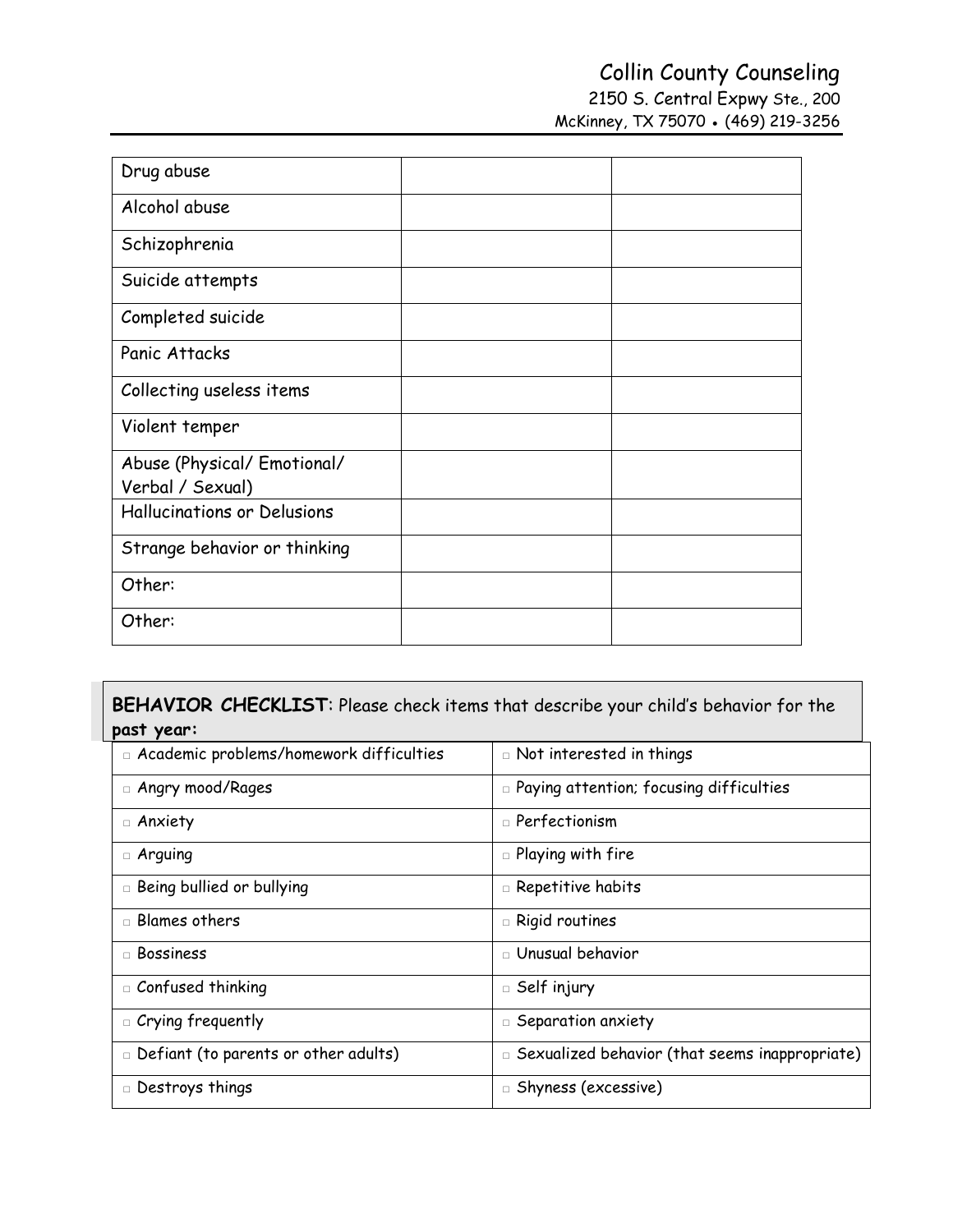2150 S. Central Expwy Ste., 200

McKinney, TX 75070 ● (469) 219-3256

| Disorganized, loses things                   | <b>D</b> Sleeping, waking difficulties      |
|----------------------------------------------|---------------------------------------------|
| Doesn't want to try new things               | Somatic complaints (headaches/stomachaches) |
| Eating issues (too much, too little)         | $\Box$ Stealing                             |
| <b>Easily frustrated</b>                     | Strong feelings of guilt or shame           |
| <b>Emotional outbursts</b>                   | □ Suicide attempts                          |
| $\Box$ Fears                                 | Suicidal thoughts (says wants to die)       |
| n Forgetfulness                              | □ Talking back                              |
| <b>n</b> Frequent conflict                   | $\Box$ Tantrums                             |
| □ Grief/loss                                 | Fig. Threats or comments about hurting self |
| □ Hair pulling                               | n Threats or comments about hurting others  |
| <b>E</b> Hard to make/keep friends           | $\Box$ Too concerned with neatness          |
| E Hears or sees things others do not         | $\Box$ Toileting                            |
| $\Box$ Hits others                           | $\Box$ Transitions are difficult            |
| $\Box$ Hurts animals                         | Strong reactions to textures, light, sound  |
| <b>E</b> Hyper; trouble sitting still        | D Unhappy, sad or depressed                 |
| □ Impulsive                                  | □ Unusual thoughts                          |
| $\Box$ Irritable                             | <b>Netting/soiling pants or bed</b>         |
| $\Box$ Lack of confidence                    | $\Box$ Withdrawn: not sociable              |
| $\Box$ Learning and remembering difficulties | $\Box$ Worries a lot                        |
| □ Mood quickly goes up and down              | $\Box$ Yelling                              |
| □ Nightmares/Night terrors                   | □ Won't speak outside the home              |